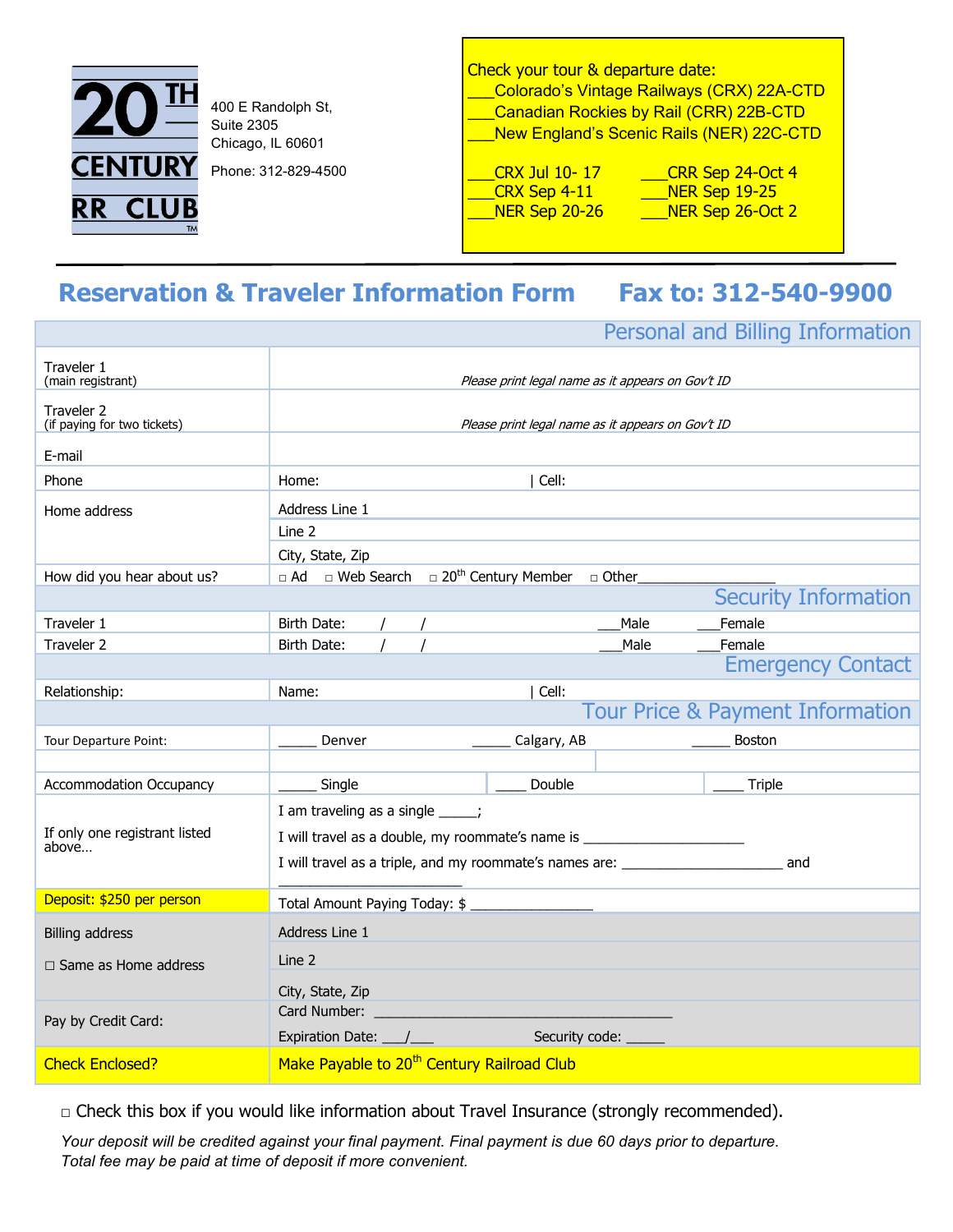### **Tour Includes the following:**

- Modern transportation as specified in your itinerary
- Quality hotel accommodations
- Entrance fees for attractions described in the itinerary
- Meals as specified in the itinerary
- Luggage handling of one suitcase per person at hotels
- Hotel service charges for included items

**Not included:** Gratuities to Tour Director & Motorcoach Driver

**Country Travel DISCOVERIES, LLC** is a full-service tour operator conducting first class tours throughout the US, Europe, Canada and to the Holy Land. These terms and conditions (the "Agreement") describe what you are legally entitled to expect from us when you book your trip, in addition to important obligations you make as a customer that effect your legal rights. The terms "we", "us", "our", and "CTD" refer to Country Travel DISCOVERIES, LLC. The term "you" "participant" "customer" refers to the customer visiting our website, and/or booking a reservation through us.

**Participant Acceptance of these Terms and Conditions:** By booking your arrangement with us, you are agreeing to be bound by the terms of this Agreement and any additional terms and conditions of any Supplier that are applicable to your travel arrangements. The lead participant (defined as the participant who reserves the trip) assumes the responsibility of sharing these Terms and Conditions with each trip participant, including payment of all amounts when due. It is the responsibility of each participant to read our terms and conditions in its entirety. CTD is not responsible for any participant's unawareness of the terms and conditions due to the failure of the lead participant to share this information with all other participants. If you do not agree with our terms and conditions you should speak with us before making any booking.

You acknowledge and agree that we may change these terms and conditions from time to time and that those changes become effective immediately. You agree to be bound by the terms and conditions that are in effect at the time of your travel or cancellation, whichever applies. You agree that it is your responsibility to be familiar with these terms and conditions and to check back from time to time for any changes. Your continued use of our services after any changes are made constitute your acceptance of such changes.

You represent and warrant that (a) you are of sufficient age to use our services and website and can create binding legal obligations in connection with your use, (b) you are legally authorized to act on behalf of those you represent and accept these terms and conditions on their behalf, and (c) the information supplied by you or members of your group is true and correct. You understand that you are financially responsible for any use of our services by you and those for whom you make bookings.

You agree that any violation of any such terms and conditions may result in (a) the cancellation of your reservation or purchase, (b) your forfeiture of any monies paid for your reservation or purchase, (c) you being denied access to the applicable travel related product or service, and/or (d) our right to debit your account for any costs we incur as a result of such violation.

**Payment Schedule:** Because of the extensive planning that goes into each of our trips, costs are incurred long before your departure date. Each reservation must include a \$250 per person deposit planning fee to be credited toward your final payment. Some or all of your deposit may be nonrefundable per our cancellation schedule noted in these Terms & Conditions. Final Payment is due 60 days prior to your departure. You will receive an invoice stating the exact due date.

**Travel Prices**: All travel prices are subject to revision in the event of a fluctuation in tariff, currency rates, or other factors beyond our control. In addition, fuel surcharges and departure taxes are subject to revision until time of airline ticketing which is approximately 30 days prior to departure. Every effort has been made to publish accurate pricing. We reserve the right to correct errors. Prices are quoted in US Dollars.

**Cancellation & Refund Policy**: CTD is required to pay all suppliers well in advance of your tour date. Our suppliers have their own cancellation policies, which apply to your booking. Should a cancellation become necessary we must receive your cancellation notice in writing, and it will become effective only when received by Country Travel DISCOVERIES, LLC (CTD). Upon, receipt, CTD will follow industry procedures for any applicable refunds as outlined in the supplier's terms and subject to their review. If you are entitled to a refund, please note that the supplier is responsible for this refund, not CTD. Generally, flight tickets, hotel reservation and other items provided for the travel cannot be refunded if they are partially used. We are not responsible for a supplier's failure to remit a refund. In addition to terms of our suppliers, any refund will be at our sole discretion, and will be subject to the following fee schedule. The cancellation fee per person will be determined by the number of days remaining until your tour departure date (day of departure is counted as Day 0).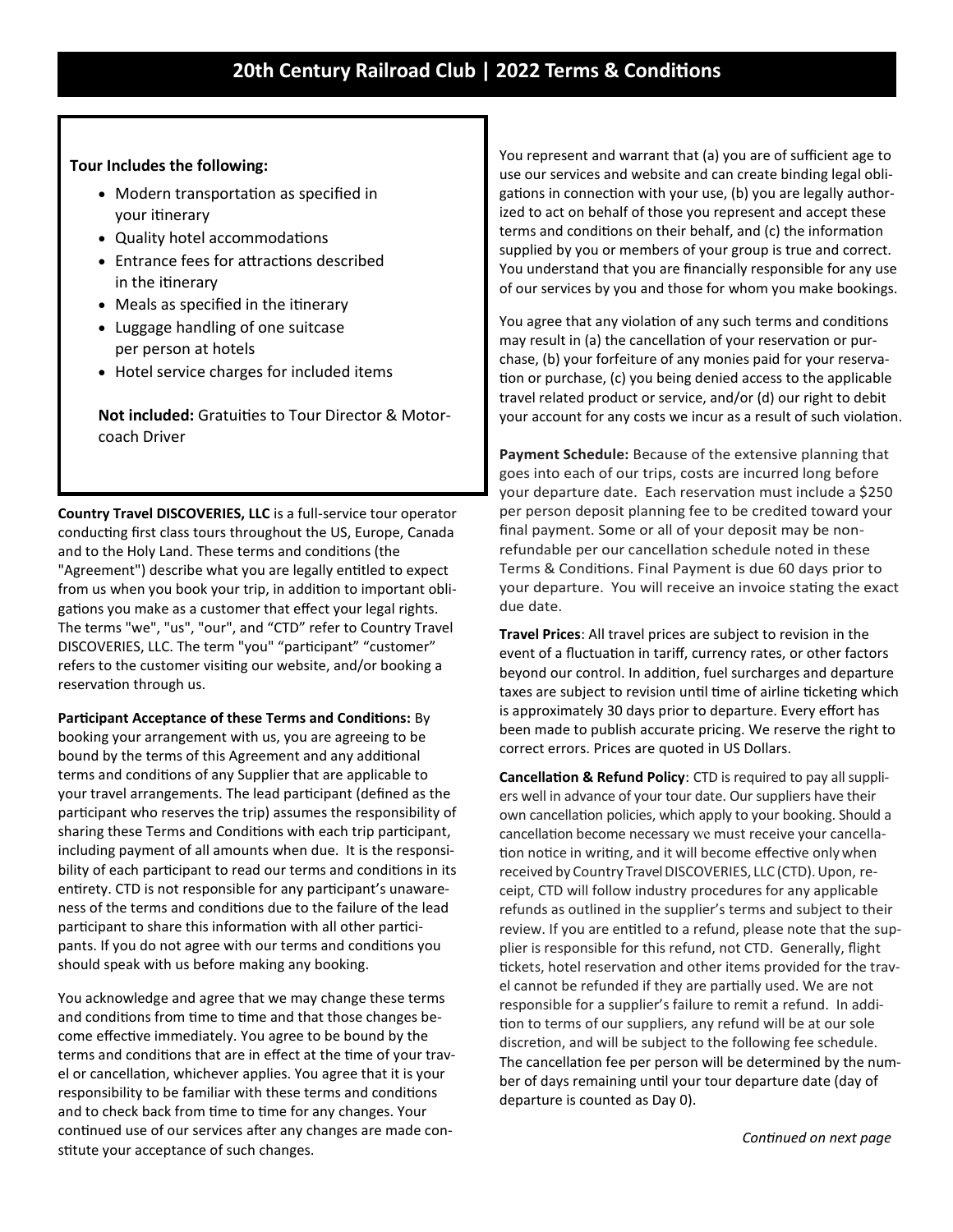#### **U.S. Destinations:**

| 45 or more days\$100             |  |
|----------------------------------|--|
|                                  |  |
| 30-15 days 25% of the tour price |  |
| 14-8 days 50% of the tour price  |  |
| 7 days or less No refund         |  |

#### **Canadian Rockies by Rail:**

| 121 or more days\$250             |
|-----------------------------------|
| 120-91 days 25% of the tour price |
| 90-61 days 50% of the tour price  |
| 60 days or less No refund         |

In the event of cancellation by CTD prior to departure, you will receive a full refund of the monies paid, which is processed within 15 business days.

**Cancellation by CTD:** CTD reserves the right to cancel any tour at its sole discretion. In the unlikely event a tour is canceled by CTD and CTD is unable to reschedule, all funds collected from any participant will be promptly refunded in full. Money is refunded to the original payer.

**Force Majeure:** CTD shall not be responsible for, and may make no refund and may pay no damages in the event of cancellation due to Force Majeure, and/or for events beyond its control, such as, without limitation, acts of God, strikes, acts of war, terrorism or civil disturbance, government restrictions, changes of schedules or operational decisions of air carriers, terrorist activity or the threat thereof, industrial action, natural or nuclear activity, epidemic, pandemic, illness, physical injury, quarantine, medical or customs or immigration regulation, delay, or cancellation, adverse weather conditions, fire, or for acts or omission of Third Parties or other parties not under the control of CTD and all similar events outside our control.

**Eligibility & Mobility**: To fully enjoy your travel experience, you should be in good physical and mental health. If you have any physical or mental limitations, please advise us of your situation when making your reservation. Travelers who require assistance must be accompanied by an able companion who will provide all necessary assistance, and may not be able to participate in all stops. To be fair to all travelers, we reserve the right to decline or remove anyone whose health or behavior impacts the safety, welfare or enjoyment of the group. Please be aware that there are times when a good deal of walking is involved in our tours. Those who have difficulty walking should consult with their doctors before deciding to travel. Due to the nature of our tours, we are unable to accommodate travelers using mobility devices. For the safety of our guests, CTD reserves the right to request health information prior to travel and to exclude any participants it deems unfit for travel at its sole discretion.

**Disclaimer of Liability and Release:** Country Travel DISCOVERIES, its employees, representatives, agents and assigns (CTD) acts as an independent contractor that arranges travel-related services for tour packages. Neither CTD nor their agents or affiliates act as your agent or as an agent for others who provide services in connection with any tour, including, but not limited to, hotels, restaurants, sight-seeing and transportation. These service providers also act as independent contractors. We issue tickets, vouchers, and other travel documents for such services as an agent for the companies that furnish such services. Such tickets, vouchers, and other travel documents are subject to all terms and conditions of the respective suppliers (some of them may limit or exclude the supplier's liability). CTD, its agents, direct and indirect owners and affiliates shall not be responsible or liable for any loss, damage, injury, death, delay or inconvenience arising out of or related to any act, omission, negligence, accident, error or default of any company or person engaged in providing such services or any defect in any vehicle or other equipment, and we shall not be responsible or liable for other occurrences and conditions that are beyond their control, including, but not limited to, strikes, theft, weather, acts of terrorism and acts of God. You agree to defend and indemnify CTD and its agents, owners, affiliates, employees and their successors, and save themharmless from and against any and all liability, damages, costs and expenses, including reasonable attorneys' fees, arising from any act, omission, negligence, accident, error or default of any independent contractor or due to damages caused by the passenger to the fullest extent allowed by law. You agree to release CTD, its agents, direct and indirect owners and affiliates from all such liability and to look to those who provide services in connection with your tour for recovery of any loss, damage, injury, death, delay or inconvenience. CTD reserves the right to decline or remove any person as a member of a tour whose actions, physical or mental health, or behavior are considered detrimental to the group's welfare and to change the itinerary including accommodations or to withdraw any or all tours or portions thereof. If this is necessary, we will resume the scheduled itinerary as soon as possible. If you are removed from the tour you will not be entitled to any refund.

Additional risks and dangers may arise including, but not limited to, hazards of travel by train, automobile, motor coach, aircraft and other means of conveyance, animal interactions, forces of nature, political unrest, other unrest, risks associated with water, food, plants, insects and differing animal regulation, and acts of national and local governments and unrest and acts of others against governments. These risks are not an exhaustive list but are examples of many kinds of risks. Travelers are voluntarily participating in these activities with the knowledge that there are significant dangers and hereby, agree to accept any and all risks. As lawful consideration for the agreement with CTD to participate in